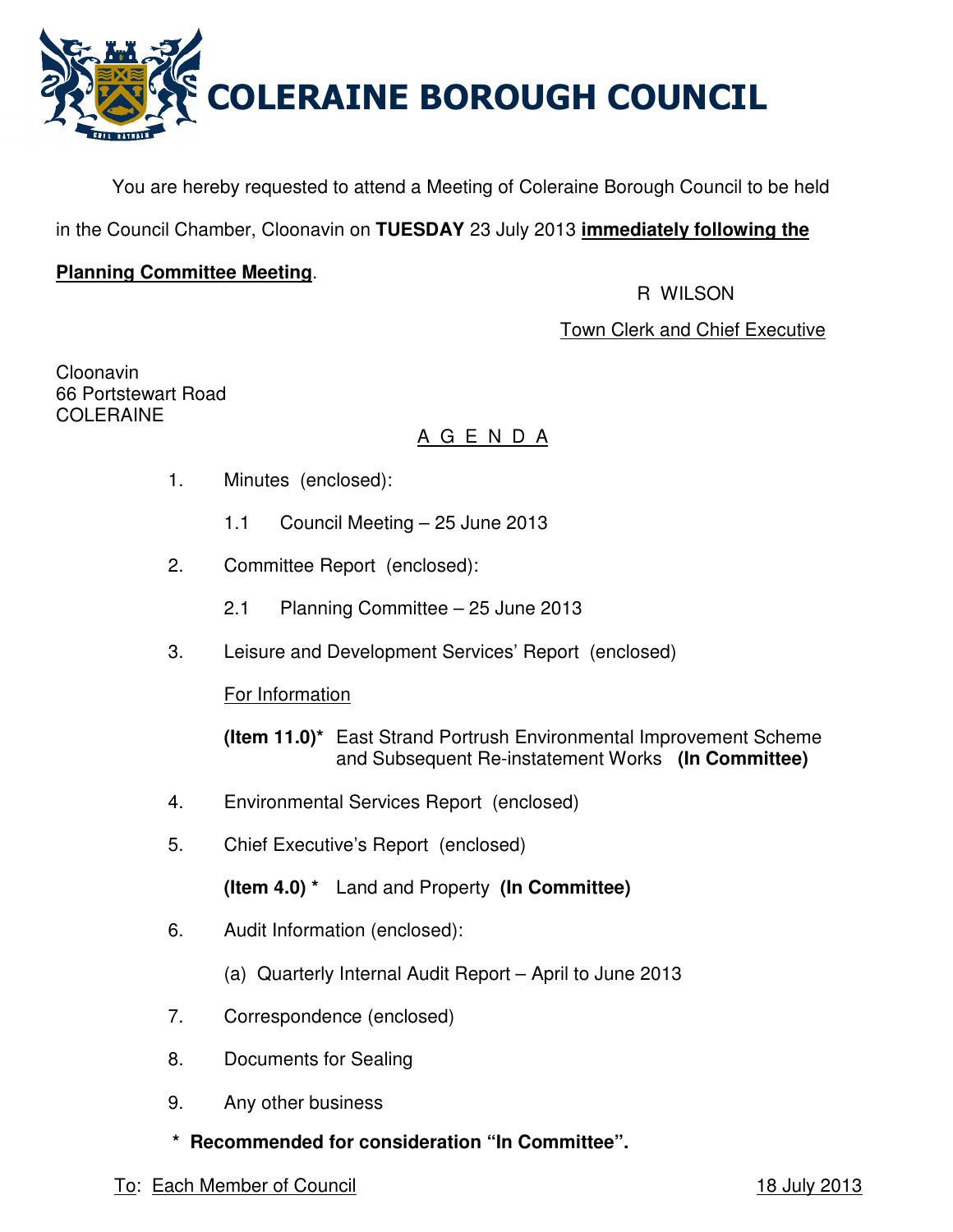## **COUNCIL MEETING**

**25th June, 2013.** 

| <b>Present:</b>                   | The Mayor, Councillor D. Harding, in the Chair<br>The Deputy Mayor, Councillor M. Fielding<br><b>Aldermen</b>                                                                                                                             |                                                                                                 |
|-----------------------------------|-------------------------------------------------------------------------------------------------------------------------------------------------------------------------------------------------------------------------------------------|-------------------------------------------------------------------------------------------------|
|                                   |                                                                                                                                                                                                                                           |                                                                                                 |
|                                   |                                                                                                                                                                                                                                           |                                                                                                 |
|                                   | J. M. Bradley<br>M. T. Hickey (Mrs.)<br><b>Councillors</b>                                                                                                                                                                                | W. T. Creelman<br>N. F. Hillis                                                                  |
|                                   | C. S. Alexander (Ms.)<br>C. Archibald<br>Y. Boyle (Ms.)<br>G. Duddy<br>E. P. Fielding (Mrs.)                                                                                                                                              | <b>B.</b> Fitzpatrick<br>W. A. King<br>R. A. Loftus (Mrs.)<br>W. McCandless<br>G. L. McLaughlin |
| Officers in<br><b>Attendance:</b> | Town Clerk and Chief Executive, Corporate Director of<br>Environmental Services, Corporate Director of Leisure and<br>Development, Head of Central Services, Acting Head of Finance,<br>Head of Development Services and Clerical Officer |                                                                                                 |
| Apologies:                        | Alderman McClure, Councillors Cole, Holmes, McClarty and<br>McQuillan                                                                                                                                                                     |                                                                                                 |

#### **1.0 WELCOME**

The Mayor welcomed everyone to the Meeting.

#### **2.0 "IN COMMITTEE"**

 It was agreed that a number of items be considered 'In Committee' at the end of the Meeting.

#### **3.0 COUNCIL MINUTES**

The Minutes of the Council Meeting of 28<sup>th</sup> May, 2013 were confirmed and signed.

Matters arising:

## **3.1 Leisure and Environment Committee**

#### 3.1.1 Coleraine Football Club Academy

 A Member asked for clarification on which Members had been chosen for the Coleraine Football Club Academy Sub-Group. The Corporate Director of Leisure and Development advised that this role would be fulfilled by the Rugby Avenue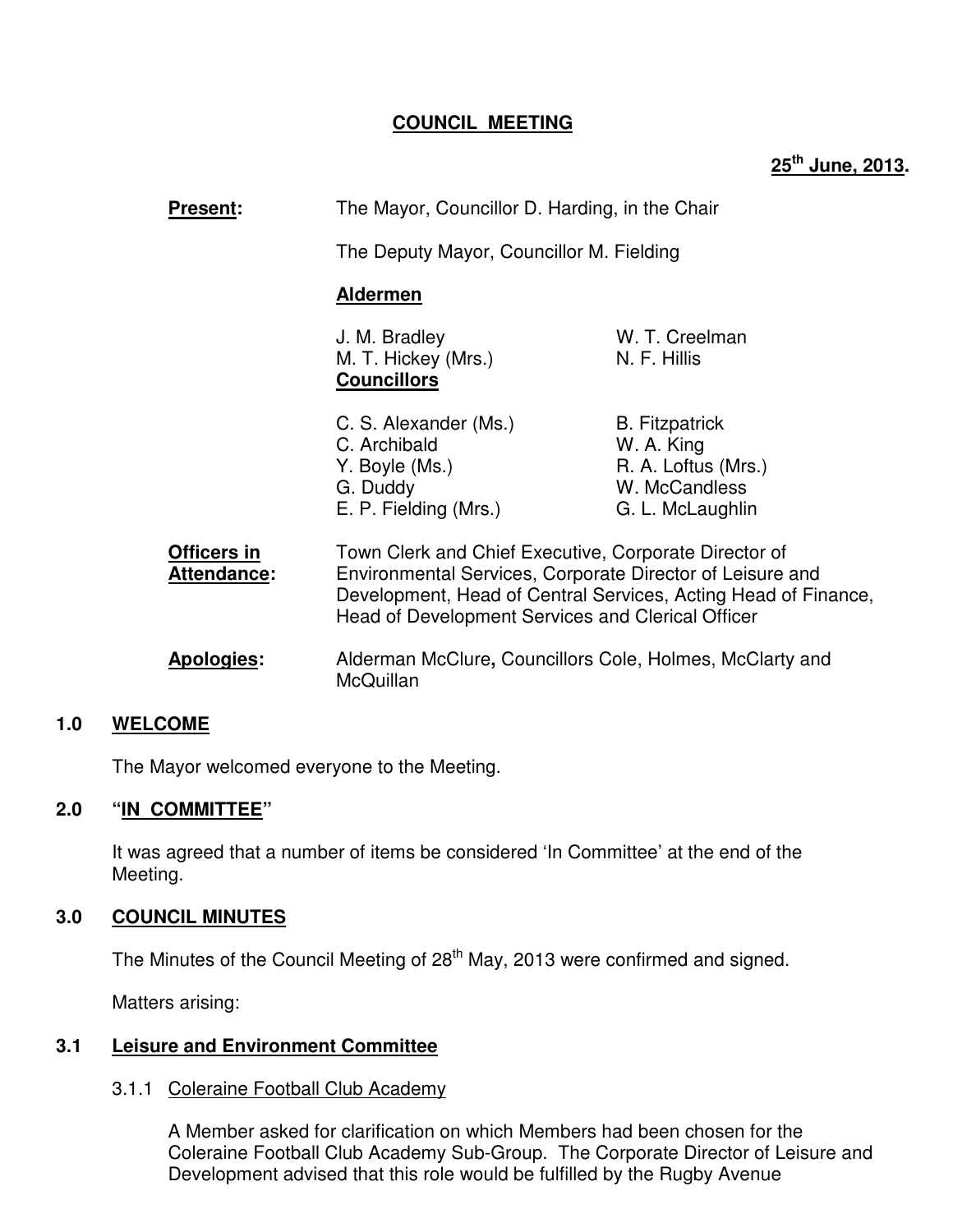Sub-Committee. The Members were listed in turn. The next meeting at which matters would be discussed would take place on 2<sup>nd</sup> July, 2013.

## **4.0 ANNUAL MEETING MINUTES**

The Minutes of the Annual Meeting of  $10<sup>th</sup>$  June, 2013 were confirmed and signed.

Matters arising:

## **4.1 Appointment of Committee Chairs and Allocation of Positions to Committees**

It was noted that the DUP had an extra place on the Environmental Services Committee and that the Alliance Party had indicated willingness to switch their place on the Corporate Affairs Committee with the DUP.

#### **Agreed:**

That the Alliance position on the Corporate Affairs Committee be switched with one DUP position on the Environmental Services Committee.

## **5.0 COMMITTEE REPORTS**

#### **5.1 Planning Committee**

 The Chairman, Councillor McLaughlin, moved the adoption of the Planning Committee Report; this was duly seconded by Alderman Creelman and agreed.

#### **5.2 Policy and Development Committee**

 The Chairman, Alderman Hillis, moved the adoption of the Policy and Development Committee Report; this was duly seconded by Councillor Fitzpatrick.

Matters arising:

# 5.2.1 40<sup>th</sup> Anniversary of Coleraine Bomb Memorial Service

Members commended officers and staff involved in the organisation of this dignified and memorable event.

## **Agreed:**

On the proposal of Councillor McCandless and seconded by Alderman Bradley.

That the erection of a memorial for the victims of the 1973 bomb in Coleraine be discussed at a Meeting of one of the new committees when created in September.

The Committee Report was agreed.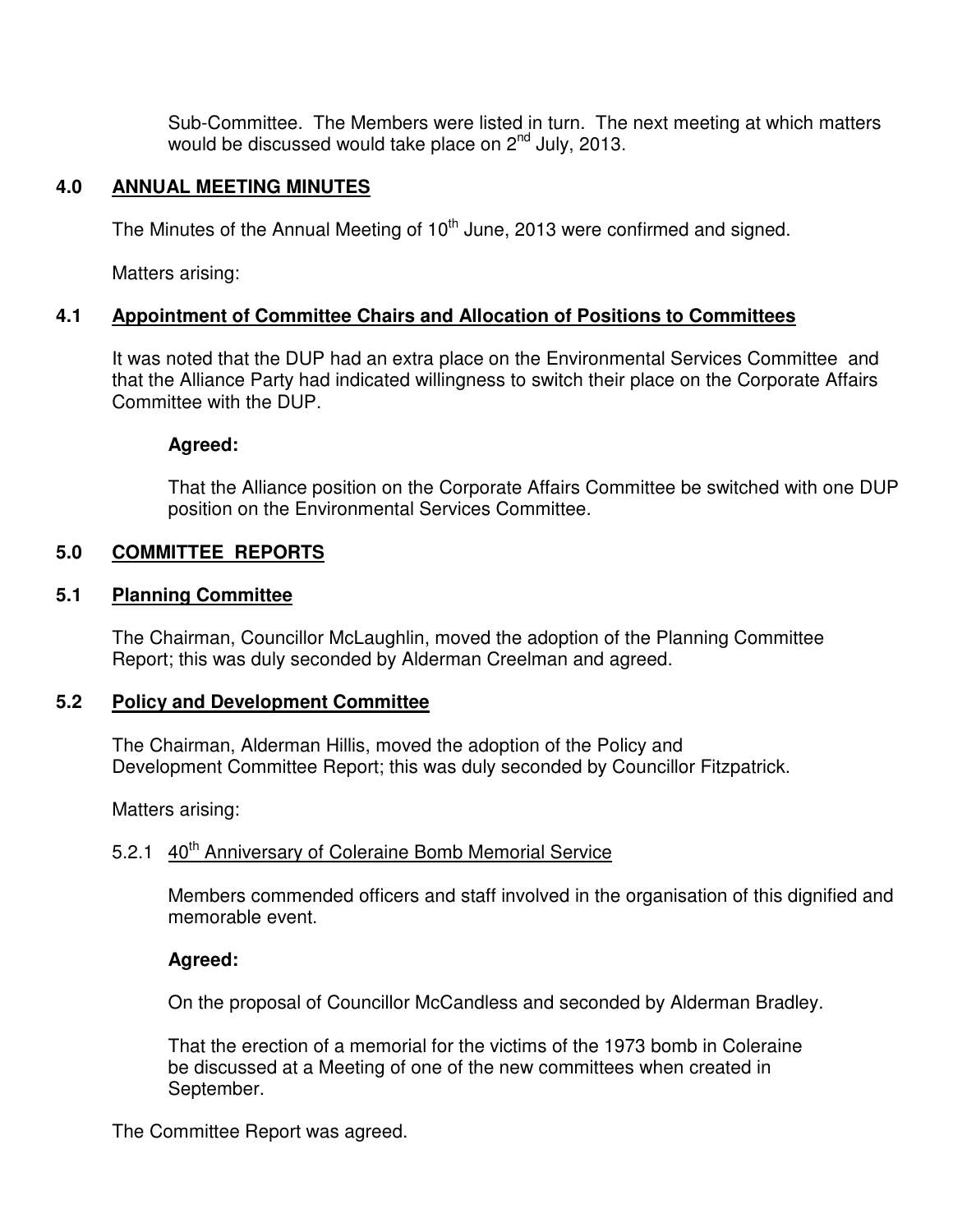### **6.0 COLERAINE DISTRICT HOUSING PLAN AND LOCAL HOUSING STRATEGY 2013/2014**

The Chairman welcomed Mr. G. McCloskey, District Manager, Miss S. McCauley, Director of Design & Property Services and Mr. M. Alexander, Causeway Area Manager of the Housing Executive to the meeting. The representatives were in attendance to present the District Plan 2013/2014 and outlined key objectives including:

- Better Homes for All;
- Supporting Independent Living;
- Building Stronger Communities;
- Housing Services.

A period of discussion ensued during which the representatives answered Members' various questions. It was noted that this was Mr. McCloskey's last attendance at Council before his retirement. Members praised Mr. McCloskey for his hard work and dedication over the years. The representatives then withdrew from the meeting.

## **7.0 ENVIRONMENTAL SERVICES' REPORT**

Consideration was given to the Report of the Corporate Director of Environmental Services (previously supplied).

Matters arising:

## **7.1 Waste Management Working Group**

Members noted the minutes of the meeting held on 21<sup>st</sup> May, 2013.

## **Agreed:**

That Council ratify the recommendations as contained in the report.

## **7.2 Grant of Entertainment Licences**

Applications for grant of Entertainment Licences had been received as follows:

1. Farm Shed, 70 Ballinteer Road, Macosquin, Coleraine – Mr. D. Hall

Days and times it is intended to provide entertainment:

Saturday  $10^{th}$  – Sunday 11<sup>th</sup> August 7:00pm – 1:00am

2. Ballerin G. A. A. Hall, Coolnasillagh Road, Ballerin – Mr. P. Higgins

Days and times it is intended to provide entertainment:

Monday/Tuesday – Saturday/Sunday – 11.30am – 1.00am Sunday 12.30pm – Midnight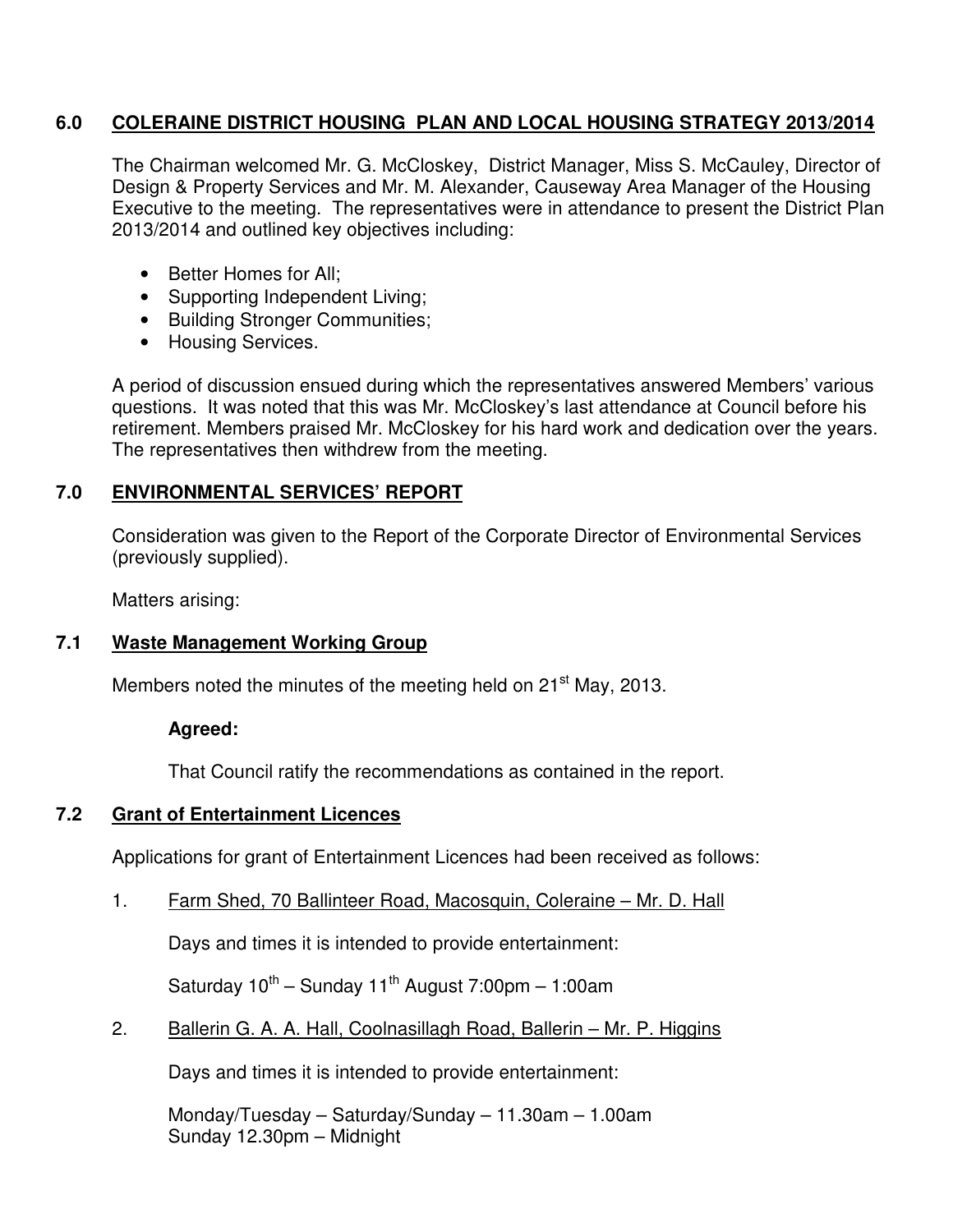## 3. The Ramada Hotel, 73 Main Street, Portrush – Mr. S. Armstrong

Days and times it is intended to provide entertainment:

Monday/Tuesday – Saturday/Sunday – 11.30am – 1.00am Sunday 12.30pm – midnight

#### 4. Garvagh Sports and Social Club, 95 Main Street, Garvagh - Mr. B. Smyth

Days and times it is intended to provide entertainment:

Monday/Tuesday – Saturday/Sunday – 11.30am – 1.00am Sunday 12.30pm – midnight

#### 5. Floyds Bar, 10 Newmarket Street, Coleraine – Mr. D. Collins

Days and times it is intended to provide entertainment:

Monday/Tuesday – Saturday/Sunday – 11.30am – 1.00am Sunday 12.30pm – midnight

#### **Agreed:**

That Council grant the Entertainment Licences subject to no representations, no PSNI objections and compliance with NI Fire and Rescue Service recommendations and all other requirements requested by Council's Licensing Department and subject to the following special conditions:

- All requirements as contained within Night Safe Coleraine Code of Best Practice 2012.
- All door supervisors employed must be licensed with a scheme recognised by Coleraine Borough Council.

#### **7.3 For Information**

Members noted information on the following topic as contained in the report:

• World Police and Fire Games, East Strand, Portrush  $6^{th} - 9^{th}$  August, 2013

#### **8.0 CORRESPONDENCE**

The following correspondence was noted by members (previously supplied):

1. Letter of response dated  $6<sup>th</sup>$  June, 2013 from the Department for Regional Development regarding improvements to the A26 and provision of a passing loop on the Coleraine to Londonderry railway line.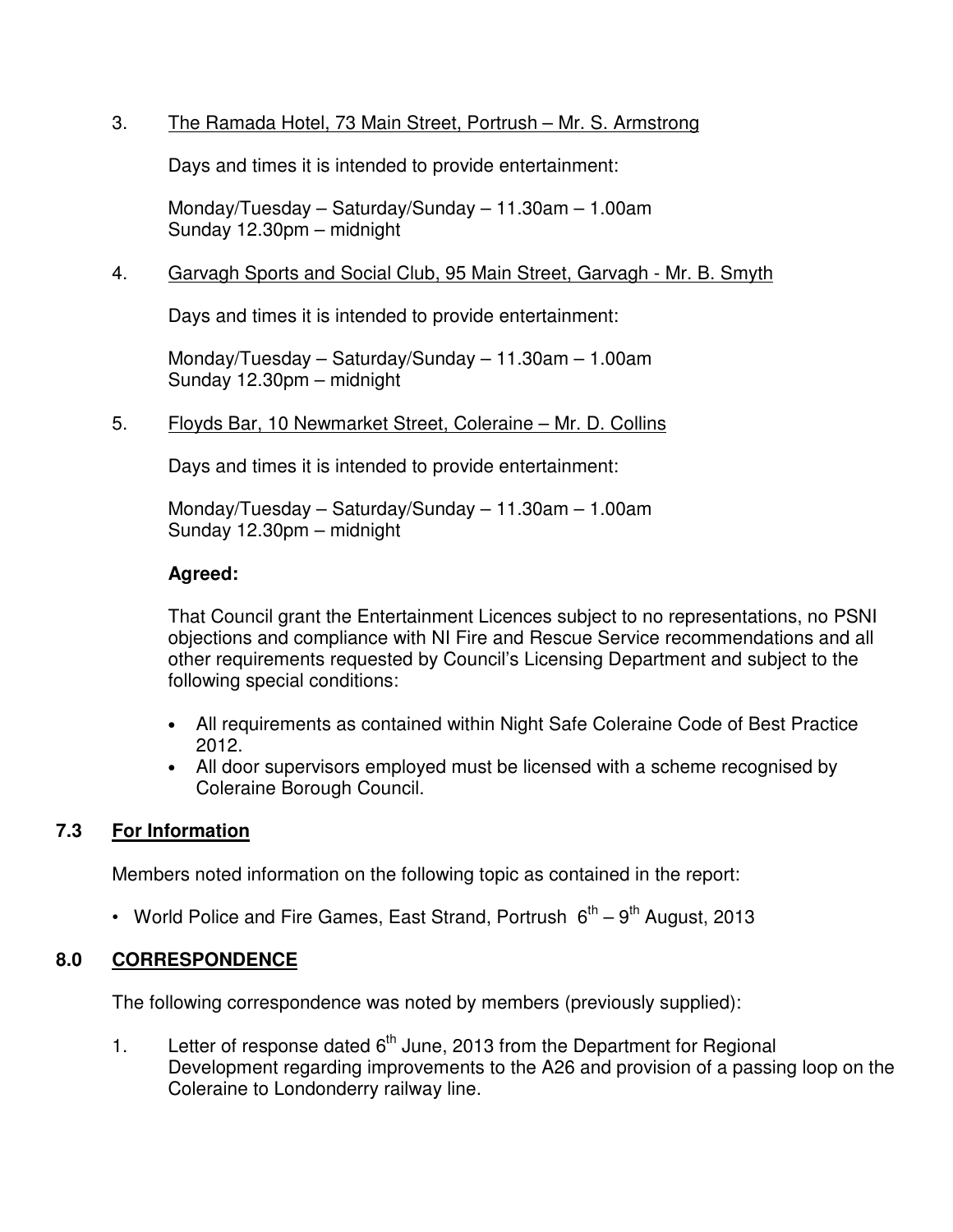# **9.0 DOCUMENTS FOR SEALING**

# Resolved:

That the following documents be sealed:

| 1. | Lease (in duplicate)   | Council to Mr. J. McLaughlin -<br>Portballintrae Village Hall, Portballintrae                                                 |   |
|----|------------------------|-------------------------------------------------------------------------------------------------------------------------------|---|
| 2. | <b>Agreement</b>       | Council to Employee – Advance regarding<br>car purchase                                                                       |   |
| 3. | Licence (in duplicate) | Council to Braemar Farm Ice Cream - Ice<br>cream, confectionery and soft drink sales at<br>The Promenade Car Park, Castlerock |   |
| 4. | Licence (in duplicate) | Council and Mr. J. Dunbar – Ice cream,<br>confectionery and soft drink sales at East<br><b>Strand Car Park, Portrush</b>      |   |
| 5. | <b>Cemetery Titles</b> | Grant of Right of Burial – Deeds Register<br>Nos. 4012 - 4023 inclusive:                                                      |   |
|    |                        | Agherton                                                                                                                      | 1 |
|    |                        | <b>Ballywillan</b>                                                                                                            | 3 |
|    |                        | Coleraine                                                                                                                     | 6 |
|    |                        | Kilrea                                                                                                                        |   |
|    |                        | Portstewart                                                                                                                   | 2 |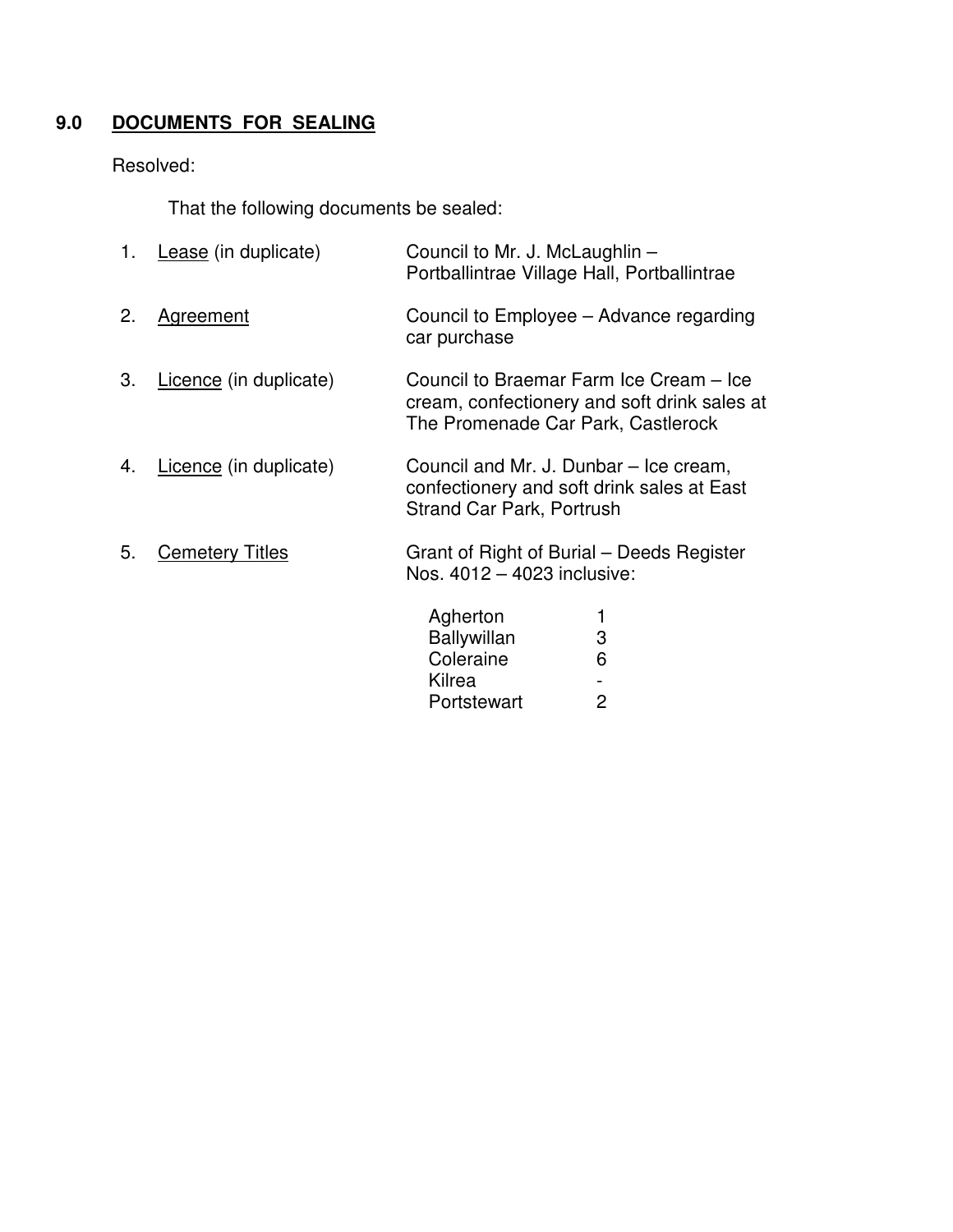## **PLANNING COMMITTEE**

**25th June, 2013.** 

| <b>Present:</b>            | Alderman W. T. Creelman in the Chair<br>The Mayor, Councillor D. Harding<br>The Deputy Mayor, Councillor M. Fielding<br><b>Aldermen</b> |                                                                                                 |
|----------------------------|-----------------------------------------------------------------------------------------------------------------------------------------|-------------------------------------------------------------------------------------------------|
|                            |                                                                                                                                         |                                                                                                 |
|                            |                                                                                                                                         |                                                                                                 |
|                            |                                                                                                                                         |                                                                                                 |
|                            | J. M. Bradley<br>$(2.6 - 7.0)$<br>M. T. Hickey (Mrs.)                                                                                   | N. F. Hillis                                                                                    |
|                            | <b>Councillors</b>                                                                                                                      |                                                                                                 |
|                            | C. S. Alexander (Ms.)<br>C. Archibald<br>Y. Boyle (Ms.)<br>G. Duddy<br>E. P. Fielding (Mrs.)                                            | <b>B.</b> Fitzpatrick<br>W. A. King<br>R. A. Loftus (Mrs.)<br>W. McCandless<br>G. L. McLaughlin |
| Also in<br>Attendance:     | Representative from the Planning Service -<br>Mr. M. Wilson                                                                             |                                                                                                 |
| Officers in<br>Attendance: | <b>Principal Administrative Officer and Clerical Officer</b>                                                                            |                                                                                                 |
| <b>Apologies:</b>          | Alderman McClure, Councillors Cole, Holmes, McClarty and<br>McQuillan                                                                   |                                                                                                 |

## **1.0 ELECTION OF VICE CHAIRMAN**

It was proposed by Councillor Fitzpatrick, seconded by Councillor Mrs. Loftus and agreed that Councillor Ms. Boyle be elected as Vice Chair.

#### **2.0 PLANNING APPLICATIONS**

A list of fifteen applications was presented for consideration (previously supplied).

## **Applications Deferred from Previous Meeting**

2.1 Application No. D1 C/2012/0227/F Conversion of derelict ground floor store into 1 no. 2 bedroom apartment at 3b The

The opinion of the Planning Service was to approve.

It was agreed that the application be approved.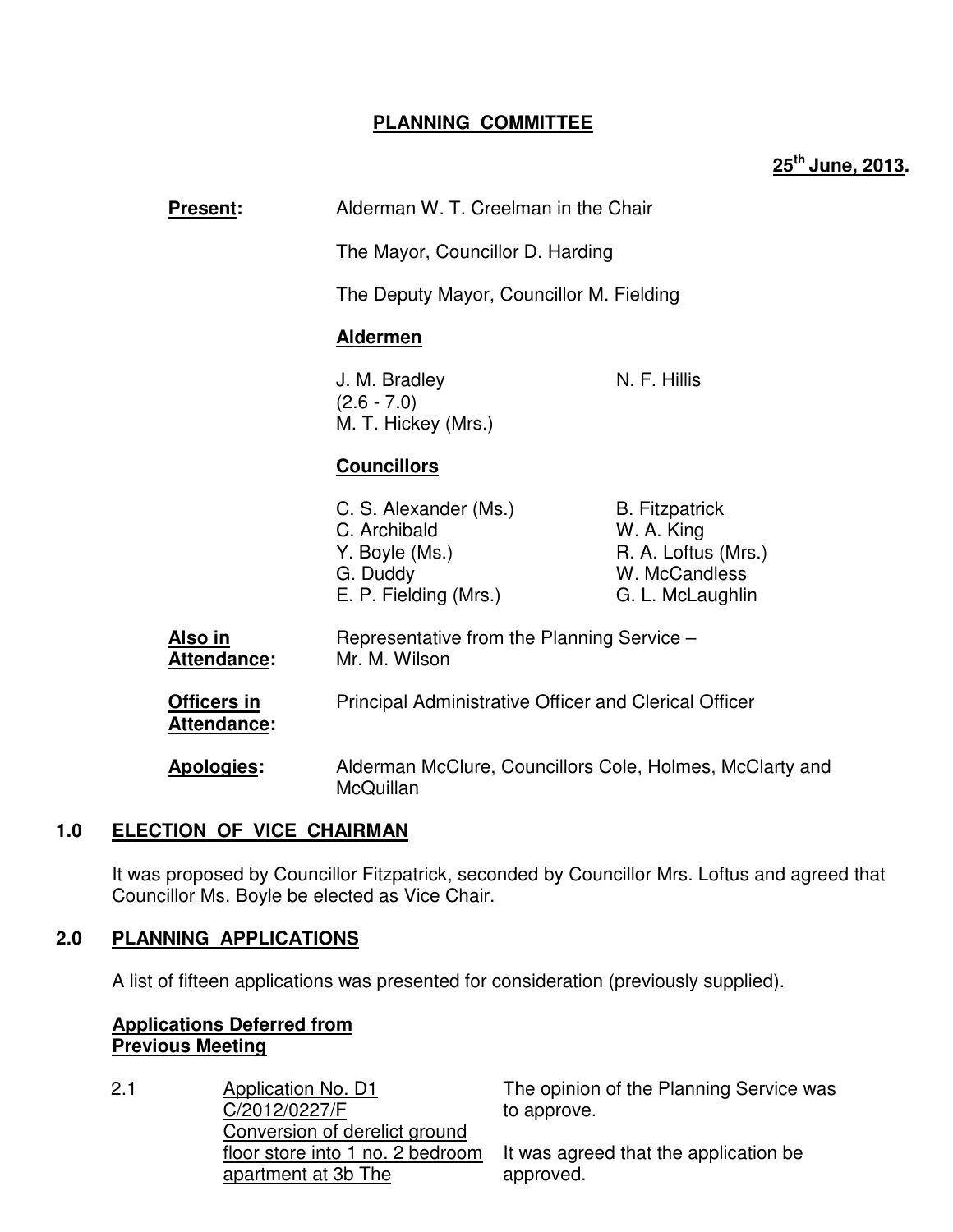Promenade, Portstewart for Mr. A. McLoughlin

- 2.2 Application No. D2 C/2012/0455/O Site for dwelling on farm adjacent to 7 Fairview Lane, Articlave, Coleraine for C. & N. Barr
- 2.3 Application No. D3 C/2013/0064/F Proposed amendments to residential development of 8 no. 2 storey semi-detached previously approved C/2006/0311/F, change to house type plans and elevations and amendments to site layout at lands 49-51 Coleraine Road, Portrush for Mr. N. Brown

The opinion of the Planning Service was to approve.

It was agreed that the application be approved.

The opinion of the Planning Service was to approve.

It was agreed that the application be approved.

## **New Applications**

2.4 Application No. 2 C/2011/0311/F Construction of 47 no. dwellings consisting of 11 no. detached and 36 no. semidetached with alterations to connecting roads at Strandview Avenue, Strandview Drive with associated car parking and landscape open spaces at lands to the rear of 15 Strandview Avenue, Portstewart for B. & G. Mullan

The opinion of the Planning Service was to approve.

A letter of objection was circulated to Members.

It was proposed by, the Deputy Mayor seconded by Councillor Ms. Alexander and agreed:

> That the application be held for one month to facilitate an office meeting on the grounds that all material planning considerations had not been assessed.

2.5 Application No. 3 C/2012/0275/F New housing development creating 20 sites with mixture of semi-detached, detached and terraced house types at 58 Sea Road, Castlerock from The opinion of the Planning Service was to refuse. It was proposed by Councillor King, seconded by the Deputy Mayor and agreed: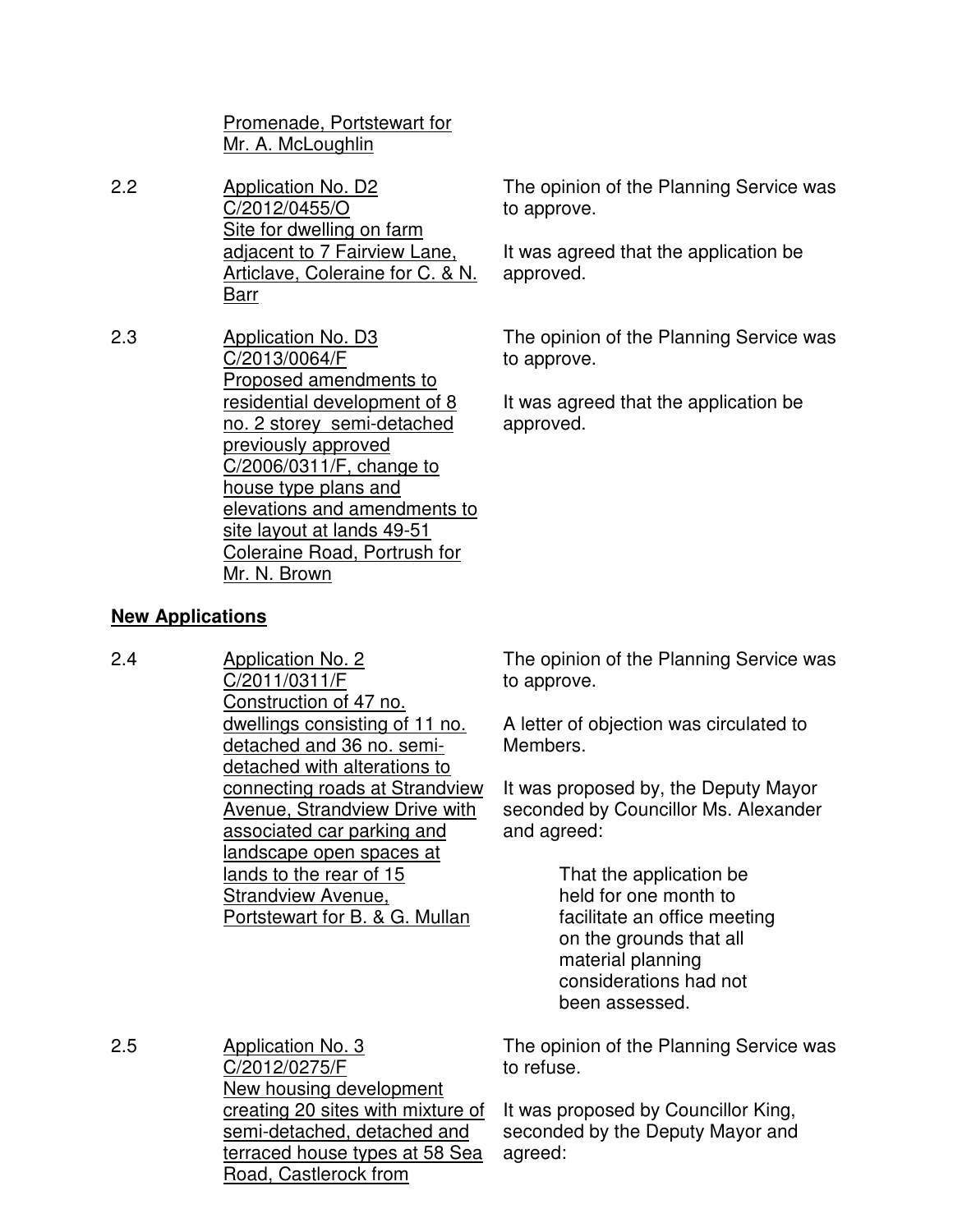|     | Bonalston Caravans Ltd.                                                                                                                                        | That the application be<br>held for one month to<br>facilitate an office meeting<br>on the grounds that all<br>material planning<br>considerations had not<br>been assessed. |
|-----|----------------------------------------------------------------------------------------------------------------------------------------------------------------|------------------------------------------------------------------------------------------------------------------------------------------------------------------------------|
| 2.6 | <b>Application No. 9</b><br>C/2013/0137/F<br>Proposed farm dwelling and<br>garage approximately 75m<br>north west of 36 Glasgort<br>Road, Aghadowey, Coleraine | The opinion of the Planning Service was<br>to refuse.<br>It was proposed by Councillor Mrs.<br>Loftus, seconded by Alderman Mrs.<br>Hickey and agreed:                       |
|     | for Mr. D. Mulholland                                                                                                                                          | That the application be<br>held for one month to<br>facilitate an office meeting<br>on the grounds that all<br>material planning<br>considerations had not<br>been assessed. |

2.7 Application No. 12 C/2013/0154/F Proposed dwelling and garage for residential purposes 65m north west of no. 125 Carhill Road, Swatragh for Mr. P. McKeefry

The opinion of the Planning Service was to refuse.

It was proposed by the Deputy Mayor, seconded by Councillor Mrs. Loftus and agreed:

> That the application be held for one month to facilitate an office meeting on the grounds that all material planning considerations had not been assessed.

# **3.0 OFFICE MEETINGS**

It was noted that the Office Meetings would be held on Friday 26<sup>th</sup> July, 2013.

# **4.0 ADVERTISEMENT SIGNS OPPOSITE 3-9 PORTSTEWART ROAD, PORTRUSH**

The Principal Administrative Officer advised Members of a letter dated  $27<sup>th</sup>$  May, 2013 from the Minister of the Environment, Mr. Alex Attwood, regarding the above matter (previously supplied). A Member voiced disappointment that the Minister had overturned the local Planning Office's decision to refuse this application.